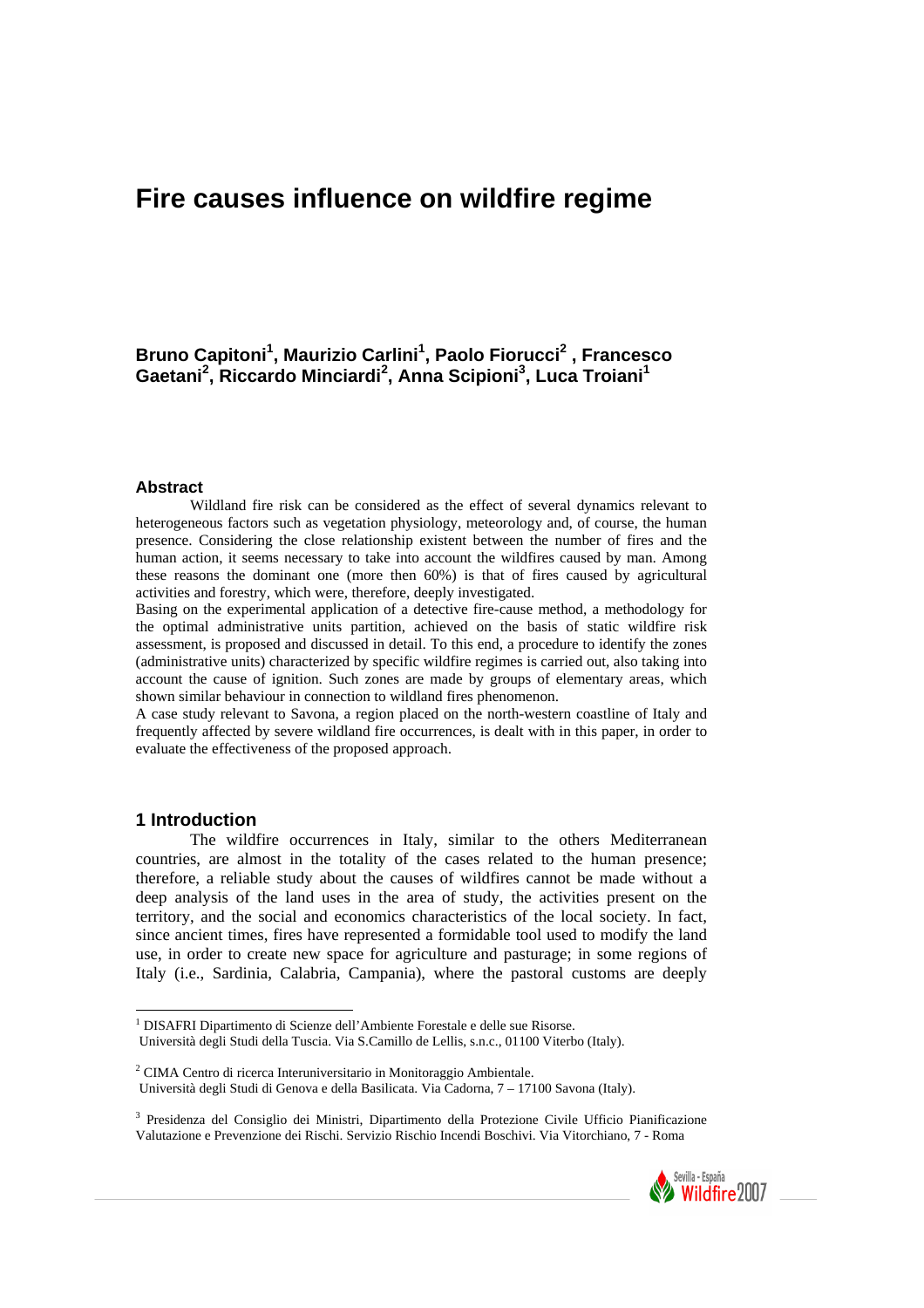rooted in the society, woodlands are still considered by the rural population as obstacles to the "right" of pasture their flocks and, for this reason, it is not surprising to observe that the presence of wildfires constitutes a seasonal recurrent threaten for the territory. Besides, in the depressed areas, where the unemployment is very high and chronic, the occurrence of a wildfire may (unfortunately) represent an opportunity of employment for the teams of workmen that are usually engaged in the reclamation and reforestation of burnt areas.

The evidence of the strict relationship existing between the use of the fire and the territory is apparent from the hundreds of toponyms and the numerous family names, whose origin is related to the use of wildland fire, quite common and spread over the whole peninsula.

The prevention of the occurrence of wildland fires and their extinction are duties peculiar to the national Forest Service (Corpo Forestale dello Stato), a Corps within the Italian Department of Agriculture, which is also in charge to identify and measure the burnt areas and to collect the data relevant to the events in the *Foglio Notizie Antincendio Boschivo* (Wildfires Daily Journal). This database reports information relevant to each wildfire for which the intervention of some fire fighting resources both of ground and aerial type has been required. Each wildland fire inserted in the database is described by a huge number (in its last version, 296) of fields, related with the physical characteristics of the event (location, geographical coordinates, burnt surface, kinds of fuel, local meteorology, causes of ignition,..) and with the characteristics of the intervention carried out for its suppression (hour of intervention, time of response, kind and number of means, kind and number of personnel, number of drops, accidents, volume of water, and so on.). This document represents the national official source of data needed for the application of the binding force of the law on the area affected by wildfires and, obviously, for the statistical analysis of the phenomenon.

In addition, since 1994 the European Commission has enacted the 804/94 Regulation, related to the activation of a common European information system on forest fires. The Regulation 804/94 defines a set of data that must be present in each European forest fires database. Such "Common Core", is updated systematically in all Member States that are classified at higher risk. At the present time, the Common Core contains information relevant to 319 provinces of the six member states, namely, Germany, Spain, France, Italy and Greece. The Common Core is composed by a minimum set of 10 essential data that are the time and data of the wildfire sighting, the time and data of the first intervention, the time and data of the definitive suppression, the location of the wildland fire, the cause of ignition, the total area burnt, and the kind of burnt vegetation (shrublands, woodlands).

This paper presents a procedure which, starting from the data available from historical wildfire databases, and from a reliable analysis of the crime scene (ignition point of a fire and fire causes), is able to discriminate, in space and time, with reference to a specific region, different wildfire regimes. This in order to better understands the space-time distribution of wildfire risk.

The determination of such distribution may be useful to identify the connections between the ecological features and the land use of certain areas, and their wildfire regimes. Moreover, a deeper knowledge of the space-time risk distribution may be of extreme importance in connection with the sizing and the location of fire fighting resources.

In the remaining of the paper, the proposed procedure will be analysed and discussed with some details. In particular, in the next Section, it will be briefly described the methodology carried out to recognize the ignition point of a fire,

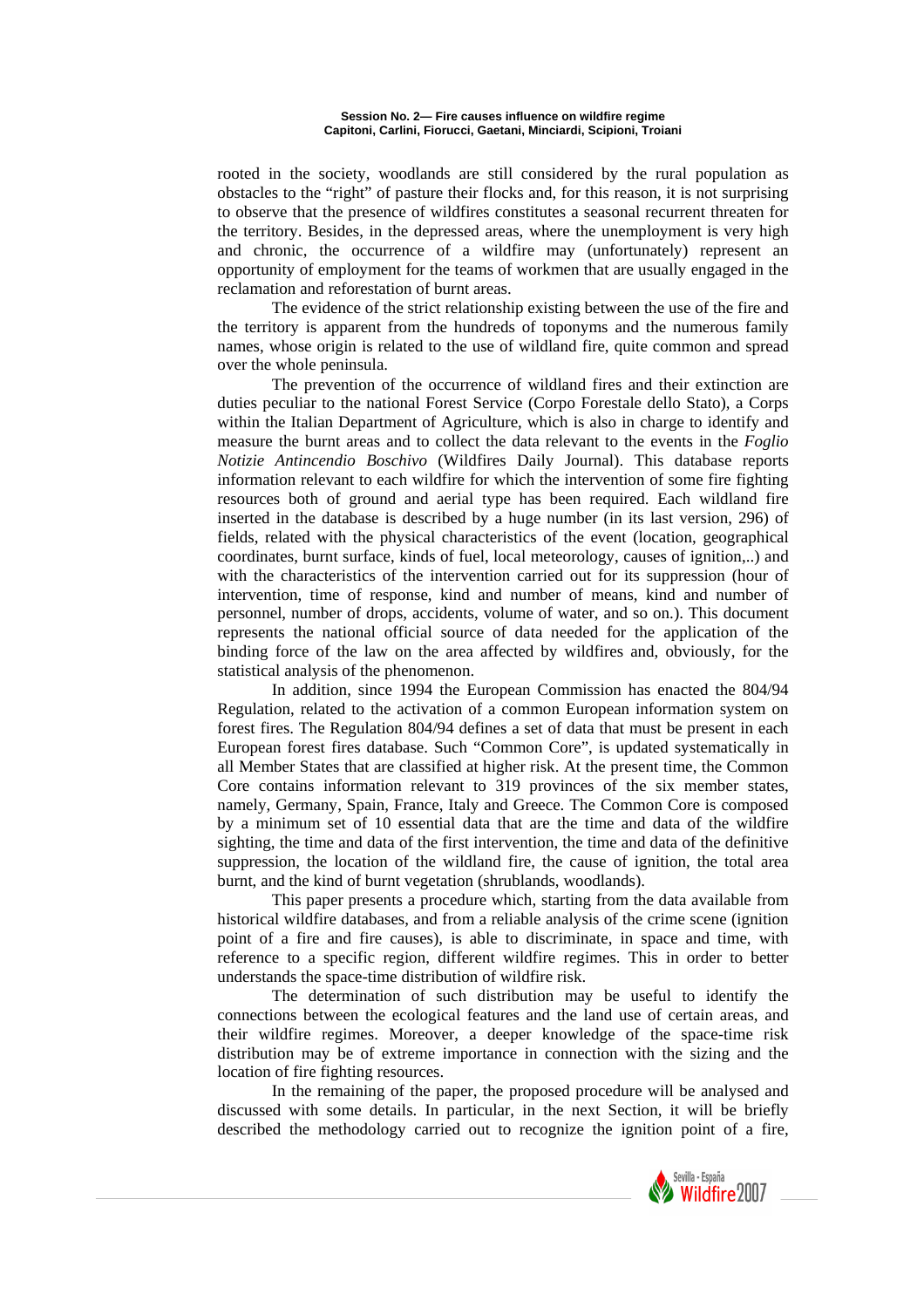whereas in the subsequent section, the procedure used to characterize the wildfire regimes will introduced and discussed with reference to a specific case study.

## **2. Recognition of the Ignition Point of a Wildfire**

The identification of the exact ignition point of a wildfire is a major step forward in the detection of the causes. According to the European Commission Rule n°804 1994 every wildfire must be classified within one of the following four groups:

- Unknown-origin wildfire;

- Natural-origin wildfire;

- Unintentional-origin wildfire due to lack of attention. This origin is related with human activity but it doesn't show any specific intention to destroy the natural space; - Intentional-origin wildfire caused by the clear intention to destroy a forest or wildland space for several purposes.

This classification aimed to improve statistics on fire causes, which may help fire prevention and contrasting strategies.

The National regulation of 21 November 2000 n°353 is the law in force to prevent and cope with severe wildland fires, reduce their impacts on wildlife and communities, and plan suitable fire fighting capabilities at regional and national level. The application of law 353 imposes to all the Italian Regions to produce peculiars Regional Plans for the prediction, the prevention, and the extinction of wildland fires. Such Plans are revised each year, and must include the following key components:

a) an analysis relevant to the main causes of wildland fires;

b) the maps relevant to the areas burnt by wildfires in the previous years;

c) the maps of the areas more exposed to wildfire risk along with information on the vegetation cover;

d) the periods that present a higher risk, along with the data relevant to the wind direction and intensity;

e) the selected risk indexes and the methodology carried out for their implementation; f) the prediction-prevention actions which will be carried out in the area;

g) the number, the typology, and the localization of the available resources (trucks, barracks, roads, water reservoirs, firebreaks, ..), along with the current protocols of intervention;

h) the hazardous fuel reduction plans foreseen in the area;

i) the economic action plan, the structures for personnel training and information dissemination within the communities.

The application of the law 353 stressed the importance of prevention (art. 4 paragraph 2) and it introduced within the Penal Code the crime of wildfires ignition (art. 423 bis).

Since 2001, national Forest Service has been charged by the Italian Government with the first National Cognitive Investigation on the causes of fires, which may be considered as a milestone for any further methodological study carried out on this subject. In order to issue qualitative and quantitative databases, this investigation was carried out by grouping the fire events according to the former national classification (natural, intentional, unintentional, unclassifiable).

The application of the methodology highlighted the necessity to focus on anomalous behaviours at the origin of wildfires. In 2003, the Italian Forest Service charged the Department of Environmental Sciences and Forest Resources of Tuscia University (Italy) with the experimental application of the fire-cause detective

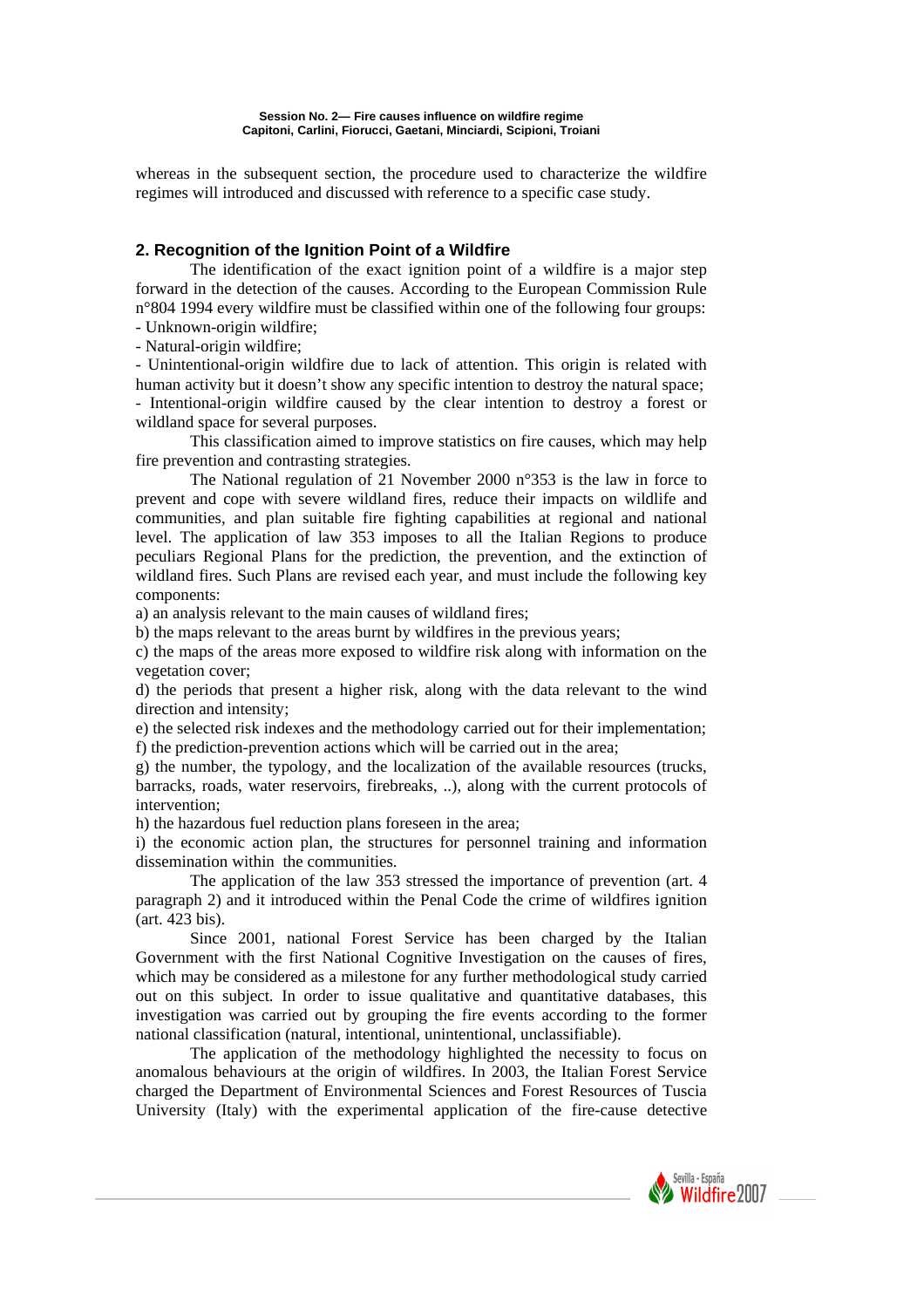method, which has been already and successfully tested in other countries (Porrero-Rodriguez, 2001).

A better knowledge on the fire causes is the result of the application of this objective method based on verifiable elements to recognize the ignition point of a fire. Owing to the application of this methodology, statistics of fire occurrences have greatly changed both all over Italy and in those regions where the research and the Forest Service training were carried out. The most important changes were founded in the fire occurrences classified as doubts, which have significantly decreased, whereas the culpable and fraudulent ones have increased.

| Year | Natural      | Accidental     | Negligent | Intentional | Unknown        |
|------|--------------|----------------|-----------|-------------|----------------|
| 1998 | $\mathbf{1}$ | 0,6            | 12,6      | 50,7        | 35,1           |
| 1999 | 0,6          | 0,2            | 11,2      | 48,9        | 39,2           |
| 2000 | 0,9          | 0,5            | 11,8      | 57,7        | 29,1           |
| 2001 | 1,1          | 0,5            | 34,4      | 60          | $\overline{4}$ |
| 2002 | 0,7          | $\overline{0}$ | 17,7      | 59,2        | 22,3           |
| 2003 | 2,7          | 0,7            | 14,2      | 61,5        | 20,9           |
| 2004 | 1            | 0,6            | 13,3      | 61,7        | 23,4           |
| 2005 | 0,6          | 0,9            | 19,6      | 64,5        | 14,4           |

**Table 1** – Percentage distribution of wildland fires classified for cause of ignition. (Forest Service).



**Figure 1** – Percentage distribution of wildland fires classified for cause of ignition. Natural = *Naturali*; Accidental = *Accidentali*; Negligent = *Colpose*; Intentional = *Dolose*; Unknown = *Dubbie*. (Forest Service)

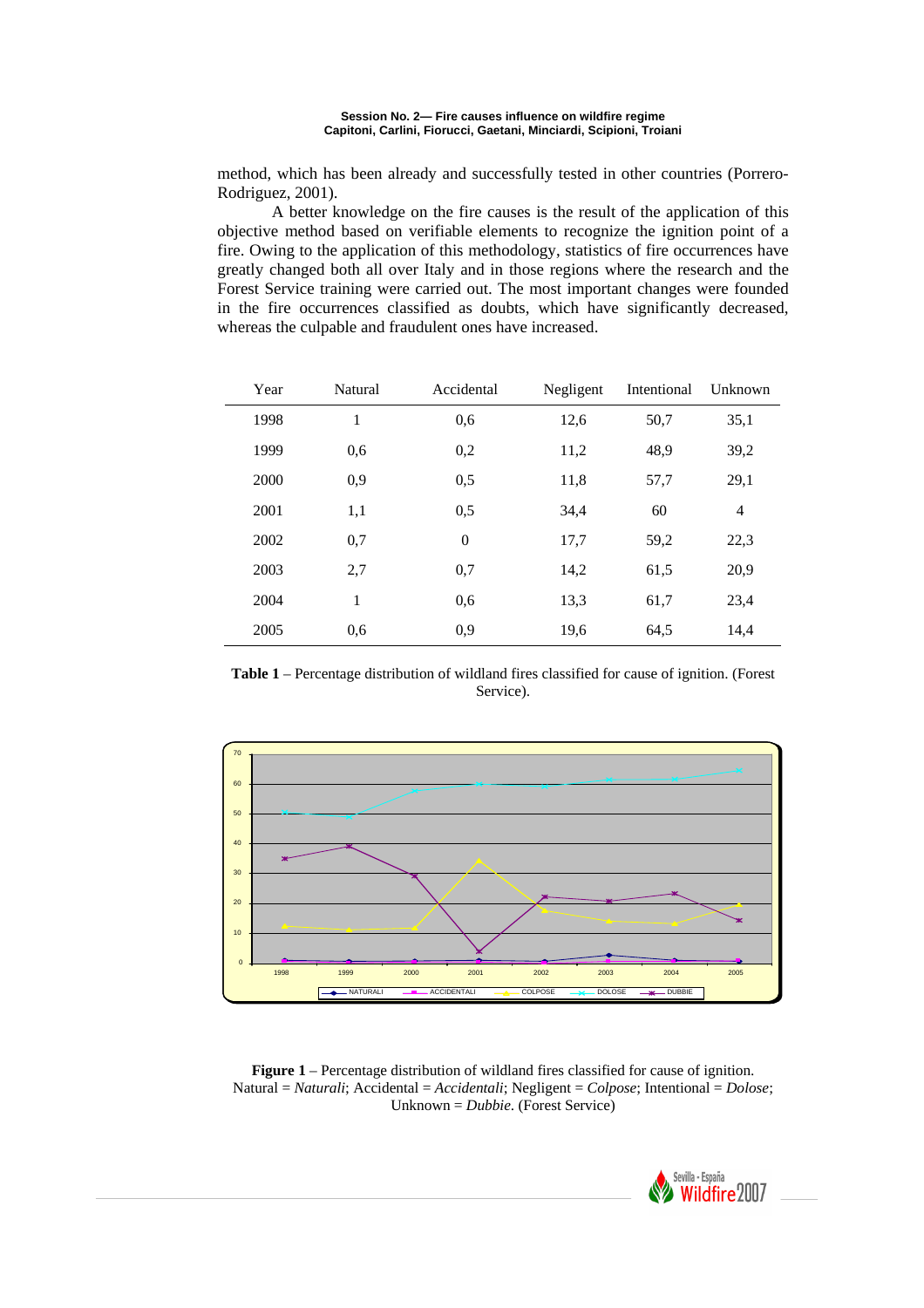From Table 1 and Figure 1 it became apparent the change in classification. Such a behaviour can be explained through the better knowledge of the occurrence related to the local community.

## **2.1 Wildfire Causes Detective Method**

The adopted method, namely the MEF (*Metodo delle Evidenze Fisiche,* Physical Evidence Method) allows tracking the fire development through evidences (signs and tracks) that the propagation of a fire has left behind along its path in order to classify the originating cause. The method is made of the following steps:

- 1. Reckoning of the fire geometry;
- 2. Tracking of the fire development;
- 3. Location of the fire path and recognition of the ignition area;
- 4. recognition of the fire ignition point;
- 5. Recognition of the cause-related physical evidences.

The application of the MEF method improved the capacity to obtain information from the analysis of the crime scene in order to track the fire development and to detect its originating cause. During the detective phase, a major effort has been devoted to the acquisition of objective evidences that the fire propagation left on vegetation and soil. The careful analysis of these evidences gets important information on fire propagation, heat intensity and rate of spread of the fire front. In this way it is also possible to recognize the ignition points of a fire, that is the main purpose of the whole detective procedure.

The validation of the methodology has been done on the basis of the ignition area location compared to the reliable witnessing gathered from local population and/or from the fire-fighters intervened on the fire. Once recognized the ignition point along with the most important evidences, it is eventually possible to outline the fire occurrence in order to issue a reasonable assumption on the fire cause to be compared to witnessing and validated. The implementation of MEF provide Forest Service officers with a greater capacity on analyzing the fire event and it allows to recognize either the local characterization or the crime responsible.

The MEF method, based on the objective and verifiable recognition of the fire ignition point, provides a fast investigative instrument and, consequently, a greater skill in determining the cause and focusing on responsibilities. Moreover the systematic gathering of undoubted and incontrovertible elements, useful to detect the fire cause, contributed to identify the crime responsible.

Focusing on the considered case of study, i.e., the Province of Savona (Italy), it is worth observing that the application of MEF on 70 wildfires burnt during the year 2006 lead to identify the exact ignition point of 47 events, that is the 67% of the whole set. Besides, for 10 of such wildfires it was possible to ascertain the responsible of the crime. It is also important to point out the benefits attainable by National Forest Service from the implementation of MEF within a more general resource planning. In fact, the characterization of the territory on the basis of the causes of ignition, allows Forest Service to relocate the resources in a more effective way. The use of an objective method, as the MEF, improved the detective skills of the research strongly reducing - or even definitely excluding –evaluation mistakes.

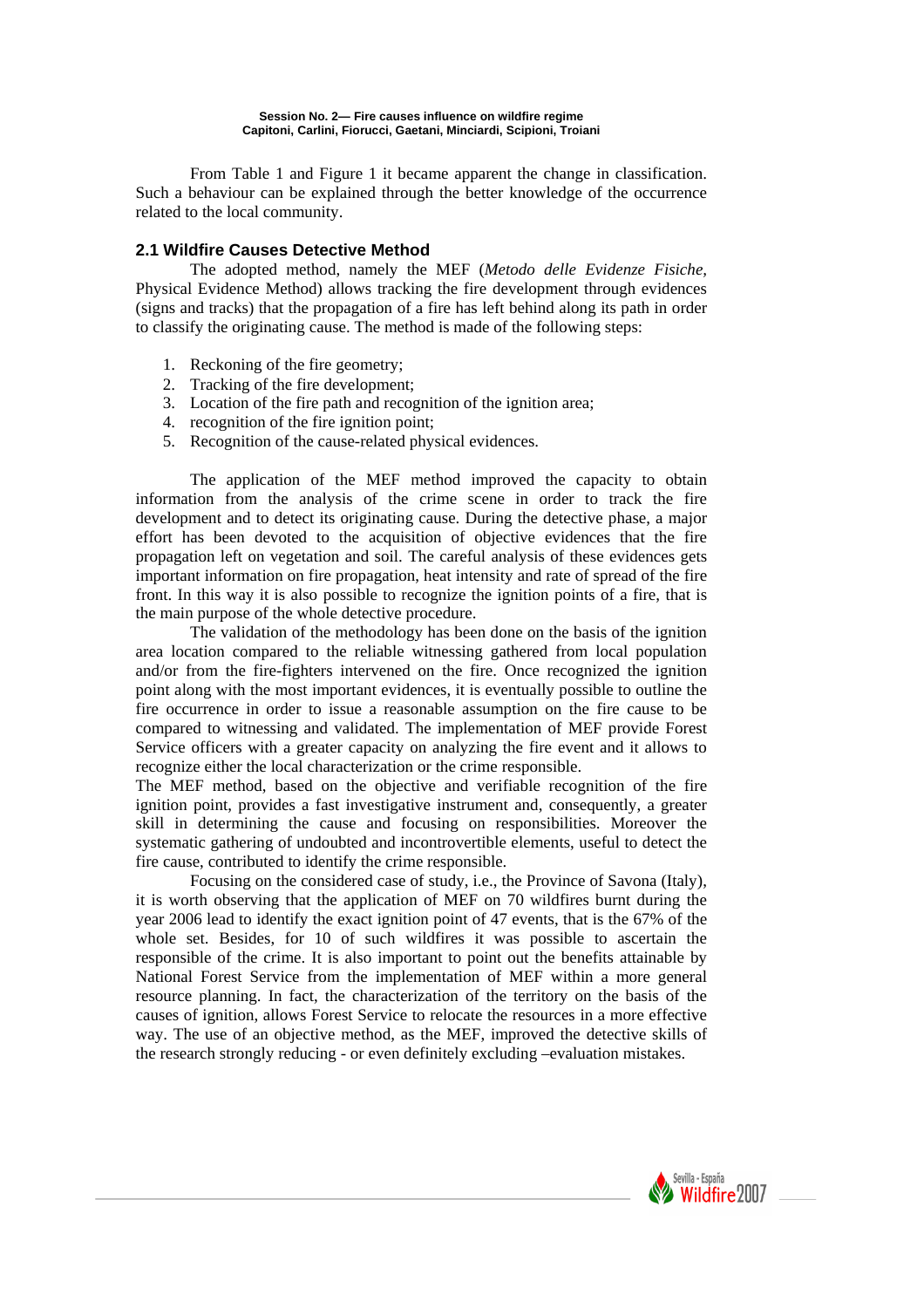## **3. An analysis on the ignition causes in the Province of Savona (SV)**

In this section it will be presented the results obtained from the application of a procedure that, starting from the data available from historical wildfire databases, is able to discriminate, in space and time, a set of different areas, which are characterized by different wildfire regimes. This in order to better understands the space-time distribution of wildfire risk. The determination of such distribution may be useful to identify the relationships between the ecological features and the land use of certain areas, and their wildfire regimes. Moreover, a deeper knowledge of the space-time risk distribution may be of extreme importance during the phase of sizing and location of the fire fighting resources.

Several works, appeared in recent years in the literature (Malamud and Turcotte, 1998; Ricotta et al., 1999; Song et al., 2001; Turcotte and Malamud, 2004; Telesca et al., 2005; Malamud et al., 2005), proposed the so-called power-law (scale invariant) statistical distribution applied to heterogeneous examples of data set referring to natural hazard case studies. In brief, such distribution states that the expected number of events having a certain magnitude, within a given time interval and a given geographical area, is proportional to a power of that value of magnitude. Particularly, in the case of wildfires, the magnitude of the event can be represented by the burnt area (Malamud et al., 1998). The wildfire regime in a homogeneous area is defined by the inter-event time per given burnt area, resulting from the values of parameters characterizing the distribution of fire numbers per given burnt area (power law). The application of such procedure to a wide set of data and its heuristic nature, might lead to approximations that must be carefully considered. The quantitative evaluation of the partition homogeneity can be obtained through the parameters variances characterizing the power law distribution. Thus, it is possible to use the following expression as "quality" index of a partition  $q$  composed by  $K_q$ homogeneous areas

$$
\Psi_q = \frac{1}{K_q} \sum_{i=1}^{K_q} \Theta_{q,i} \tag{1}
$$

where  $\Theta_{q,i} = \sigma_{\beta_{q,i}}^2 + \sigma_{\log \alpha_{q,i}}^2$  represents the "quality" indicator of every single zone *i* belonging to the  $q^{\text{th}}$  partition.

The application of (1) is therefore possible to compare different partitions defined by indicators referred to the specific studied area, i. e., and the land-use.

The Province of Savona (Italy) has been considered since it seems very interesting in order to understand the complex social, economic and ecological interactions, which determine the wildfire regimes. The selected partitions were defined on the basis of the strict relationship between rural activities and wildfires.

A first global analysis has pointed out a strong space-time correlation between the ignition points density and the land use of the considered area. This assumption is supported by the ignition points experimental analysis carried on the wildfire occurrences in 2006.

 A first partition was carried out with reference to agricultural land-use. In particular, the following four main classes of land-use has been considered in the paper:

- 1. Olive grown;
- 2. Abandoned olive grown;

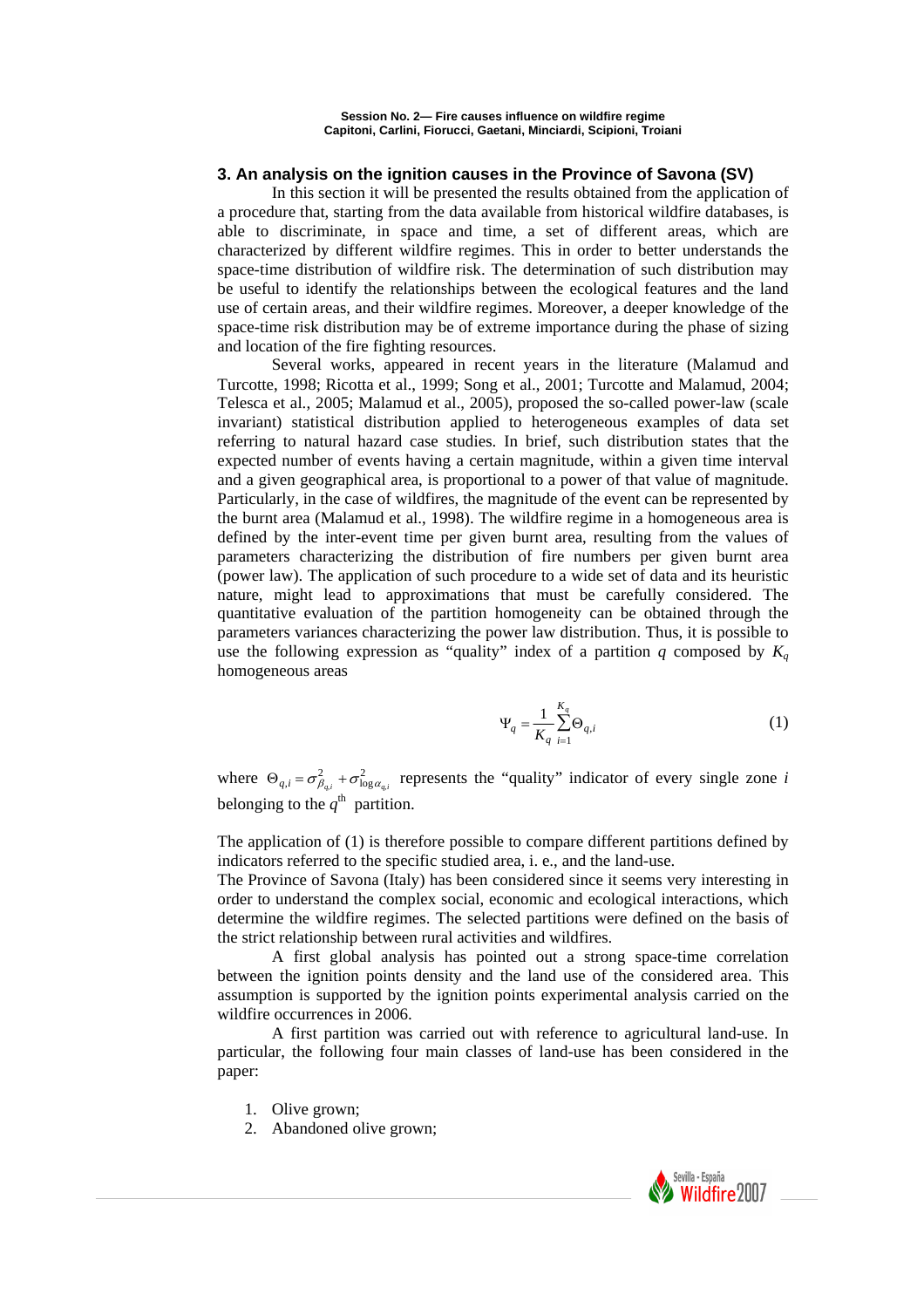- 3. Grassland;
- 4. Vineyards and other plantations.

On this basis, the partition reported in Figure 2 has been obtained; the percentages of each land-use classes with respect to the whole considered area are reported in Table 2.



Figure 2. The 6 zones obtained from the partition of the province of Savona basing on a landuse classification.

| Zona         | oliv c | oliv_a | vigneti | prato |
|--------------|--------|--------|---------|-------|
| 1            | 6.72   | 2.45   | 11.57   | 1.78  |
| $\mathbf{2}$ | 0.02   | 0.00   | 6.08    | 2.56  |
| 3            | 0.00   | 0.00   | 18.22   | 3.48  |
| 4            | 5.12   | 1.11   | 9.31    | 0.69  |
| 5            | 3.69   | 0.34   | 7.81    | 1.36  |
| 6            | 1.11   | 0.20   | 5.97    | 7.06  |

**Table 2 –** Percentage of agricultural land-use for each different zone. Olive grown =  $\partial \dot{v}$  c; abandoned olive grown =  $\partial \dot{v}$  a; vineyards = *vigneti*; grasslands = *prati.*

The power law parameter values and the inter-event times obtained for each zone belonging to the partition shown in Figure 2 are reported in Table 3.

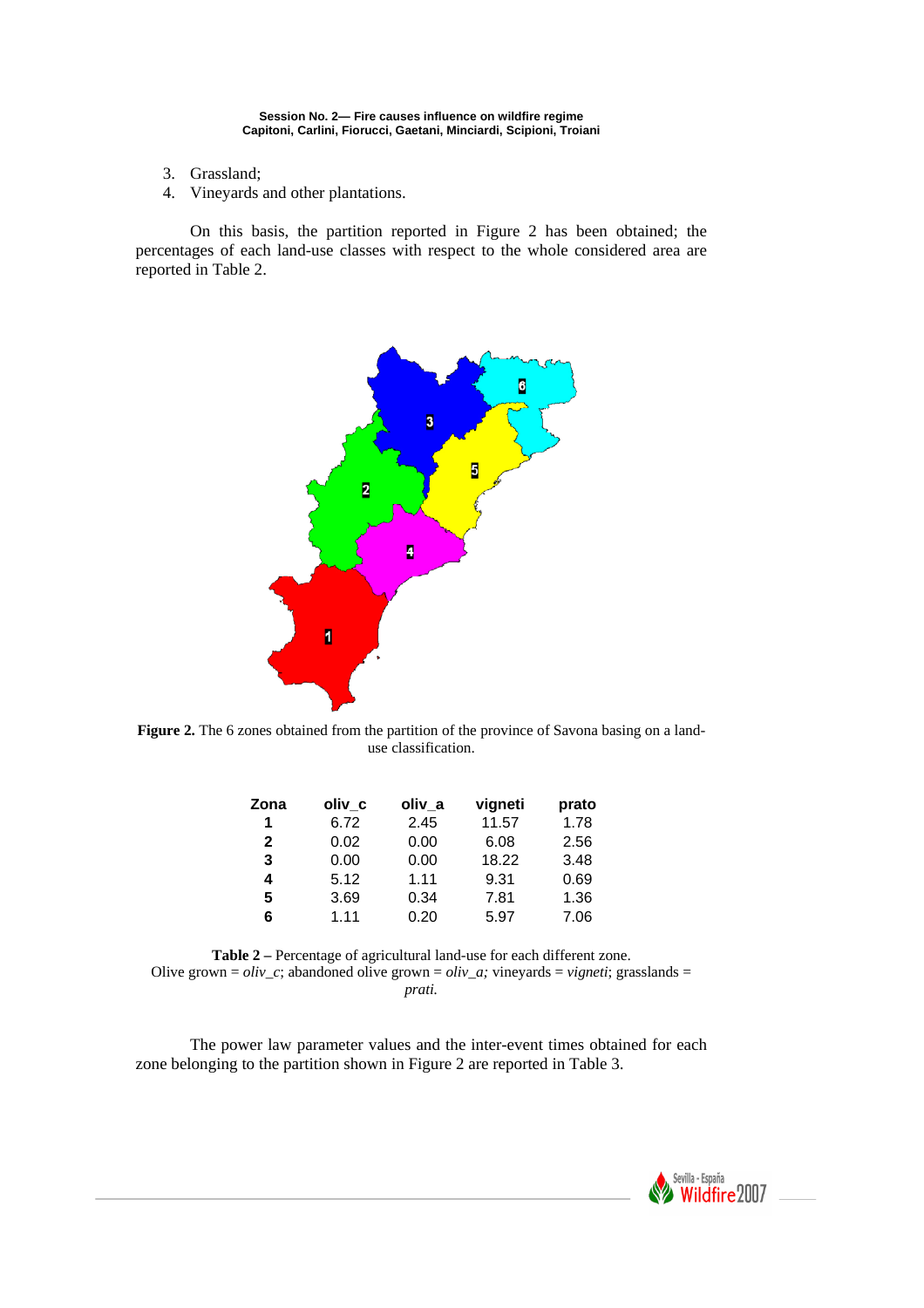|                     |                 | zona beta alfa correlazione qualità n area tr > 1 ha tr > 100 ha |                       |  |       |       |
|---------------------|-----------------|------------------------------------------------------------------|-----------------------|--|-------|-------|
| $1 - 1.369 - 2.680$ |                 | 0.986                                                            | 0.0027 452 336.9 18.6 |  |       | 101.8 |
|                     | 2 -1.375 -3.387 | 0.939                                                            | 0.0324 89 303.4       |  | 104.1 | 585.8 |
| $3 - 1.360 - 3.252$ |                 | 0.913                                                            | 0.0485 100 296.4      |  | 80.3  | 421.4 |
| 4 -1.318 -2.719     |                 | 0.973                                                            | 0.0062 210 191.7      |  | 39.0  | 168.4 |
| $5 - 1.351 - 2.700$ |                 | 0.966                                                            | 0.0096 314 234.6      |  | 28.9  | 145.7 |
| $6 - 1.328 - 2.808$ |                 | 0.946                                                            | 0.0168 172 179.6      |  | 50.4  | 227.7 |

**Table 3 -** For each zone are referred the Power Law parameter values ( $\alpha$ ,  $\beta$ ), the quality index value (*qualita*), the number of wildfires (*n*), the burnt area (*area*) and, finally, the inter-event time in days per burnt area estimated greater than 1 hectare  $(r > 1 h a)$  and greater than 100 hectares (*tr > 100 ha*).

The Zone 1, which presents the largest area of olive grown along with a great presence of vineyards and other cultivations, shows the shortest inter-event time. On the other hand, zone 2 and zone 3, where there are almost no agricultural activities, the inter-event time per wildfires larger than 100 hectares is about 2 years. The importance of olive cultivation in wildfire regimes suggested the definition of a new partition based only on grown olive zones. In Figure 3 the partition of the Province of Savona into 5 different zones is reported. This partition was defined classifying the 69 Municipalities of the Province in connection with the number of grown olive hectares (see Table 4) according to the following steps:

- Zone 1 Municipalities with no grown olives;
- Zone 2 Municipalities with less than 50 hectares of grown olives;
- Zone 3 Municipalities with less than 100 hectares of grown olives;
- Zone 4 Municipalities with less than 200 hectares of grown olives;
- Zone 5 Municipalities with more than 200 hectares of grown olives.

| zona         | olivo | olivo abb olivo tot |       |
|--------------|-------|---------------------|-------|
| 1            | 0.00  | 0.00                | 0.00  |
| $\mathbf{2}$ | 1.42  | 0.26                | 1.68  |
| 3            | 3.88  | 1.69                | 5.57  |
| 4            | 5.47  | 2.10                | 7.58  |
| 5            | 8.56  | 1.45                | 10.00 |

**Table 4 -** Olive area percentage on the total area amount in every zone. Olive grown = *olivo*; abandoned olive grown = *olivo\_abb;* total percentage of olive grown (*olivo\_tot*)

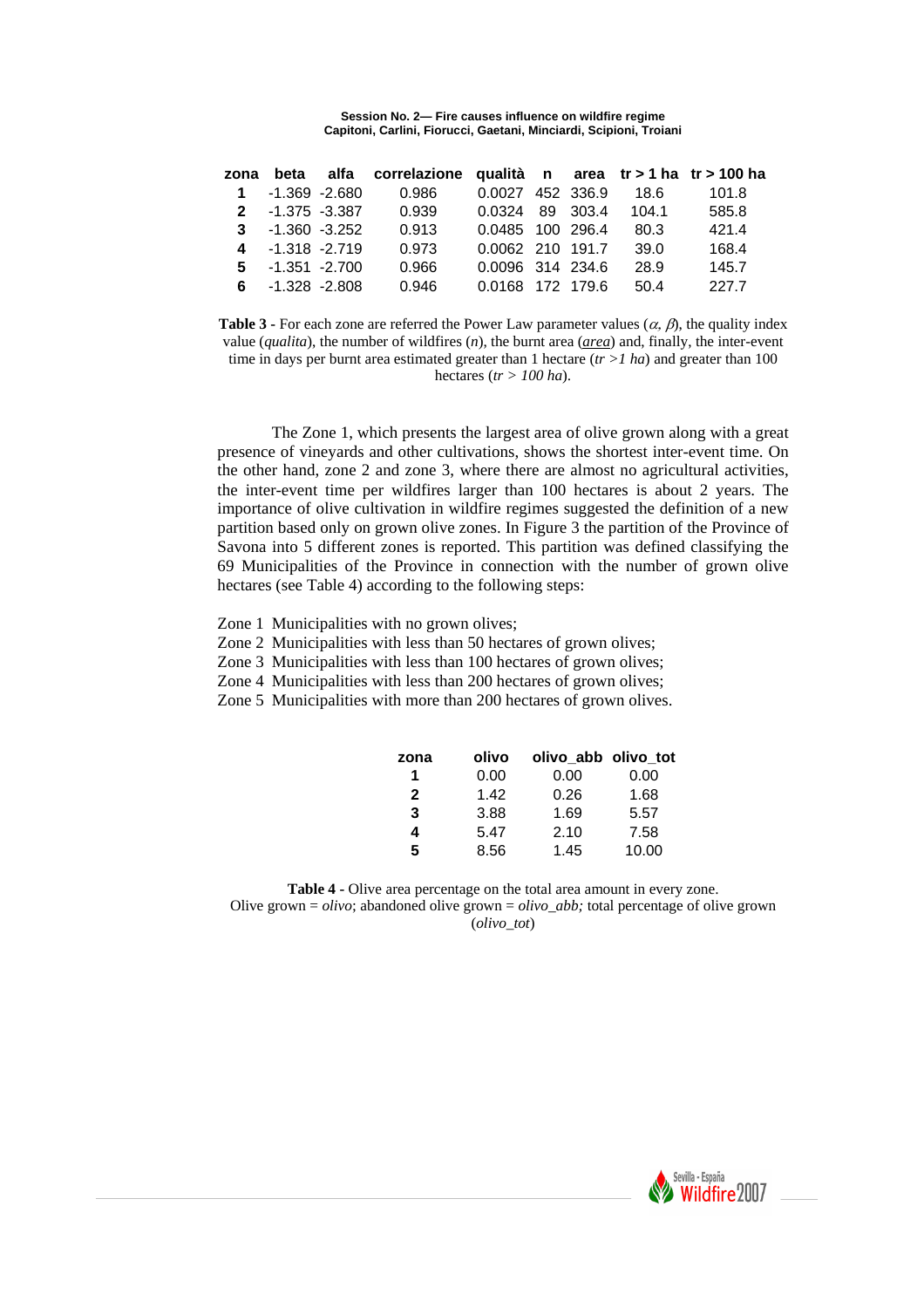

**Figure 3** – The partition obtained for the Province of Savona on the basis of olive grown zones.

Even in this case the minimum quality index value is obtained considering the total amount of wildfires occurred in every season.

The power law parameter values and the inter-event times per zone belonging to this new partition are referred in Table 5.

|                 |                       | zona beta alfa correlazione qualit n area tr > 1 ha tr > 100 ha |                       |  |                       |       |
|-----------------|-----------------------|-----------------------------------------------------------------|-----------------------|--|-----------------------|-------|
|                 | $1 - 1.54 - 3.58$     | 0.96                                                            |                       |  | 0.0189 275 675.2 49.1 | 588.9 |
| $2 -1.32 -2.81$ |                       | 0.97                                                            | 0.0063 197 231.5 39.8 |  |                       | 172.3 |
|                 | $3 -1.30 -2.75$       | 0.98                                                            | 0.0040 170 179.1 45.3 |  |                       | 182.4 |
|                 | $4 \t -1.31 \t -2.57$ | 0.96                                                            | 0.0082 292 198.5 26.9 |  |                       | 110.5 |
|                 | $5 - 1.37 - 2.64$     | 0.98                                                            | 0.0050 403 258.3 22.4 |  |                       | 120.9 |

**Table 5 -** For each zone are referred the Power Law parameter values  $(\alpha, \beta)$ , the quality index value (*qualita*), the number of wildfires (*n*), the burnt area (*area*) and, finally, the inter-event time in days per burnt area estimated greater than 1 hectare (*tr >1 ha*) and greater than 100 hectares (*tr > 100 ha*).

 From Table 5 is apparent that the inter-event times are strongly correlated with the grown olive area percentage. Such a relationship is weaker in zone 2 and zone 3. In these two zones it can be assumed a more complex wildfire regime probably due to the presence of arsonists.

### **3. Conclusions**

The exact identification of the ignition point of a wildfire has a twofold effect. Firstly, it allows to better discriminate among the different causes of ignition, decreasing the number of wildfires, whose origin was classified as unclear or uncertain. Secondly, allows highlighting the complex interactions between wildfire